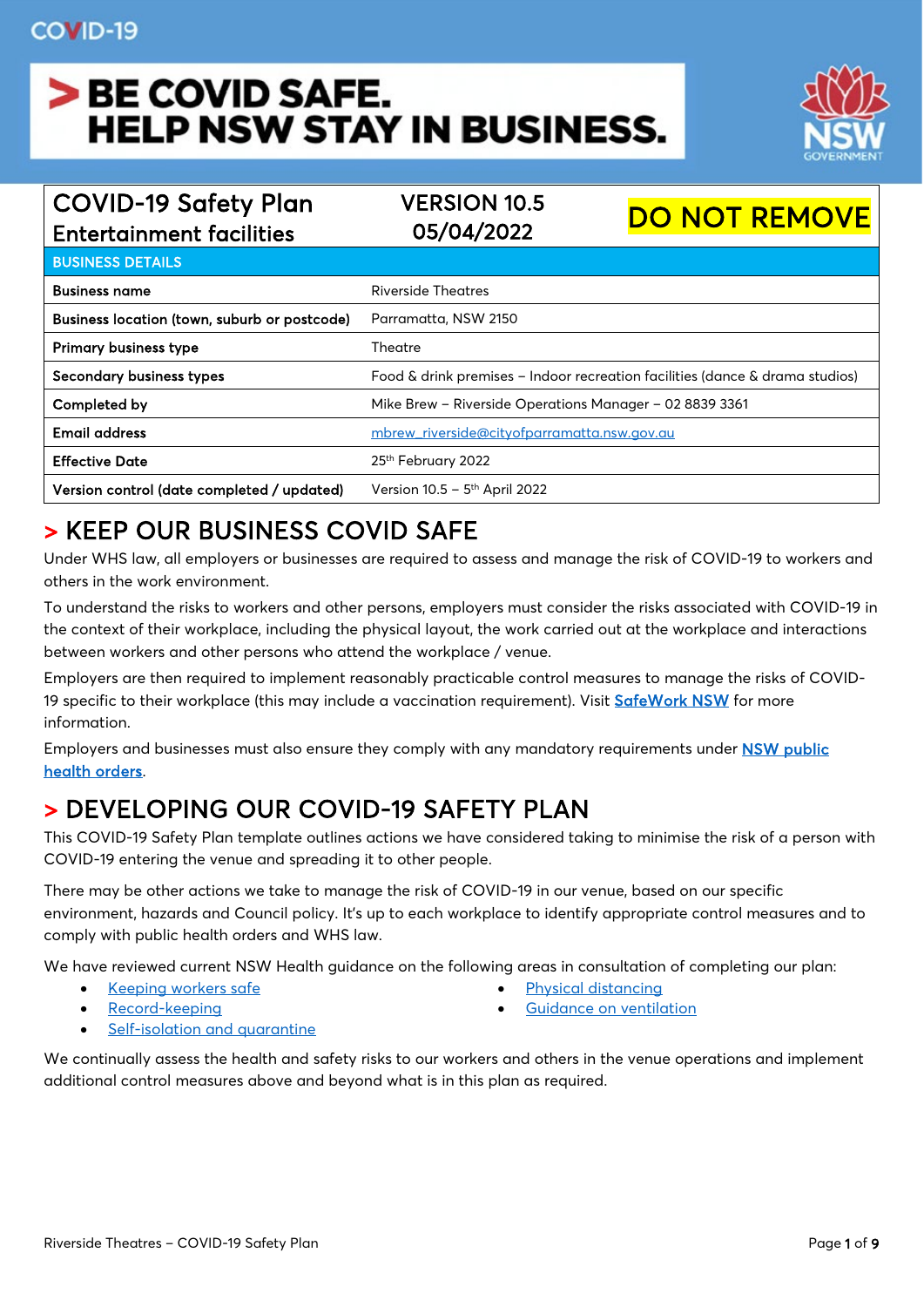# 1. Wellbeing of staff and customers

### Exclude staff, volunteers, visitors, and customers who are unwell from the premises.

How will we do this?

- 1.1 Conditions of Entry include instructions for staff & visitors to stay away from venue if unwell
- 1.2 Terms and conditions for ticket holders include key messaging that patrons should stay away from the venue if unwell and include refund/exchange options

### Provide staff with information and training on COVID-19, including COVID-19 vaccination, when to get tested, physical distancing, wearing masks and cleaning.

How will we do this?

- 2.1. Regular COVIDSafe news and updates are sent to all staff from the City of Parramatta People & Culture / WHS team.
- 2.2. Staff can use the online resource to check symptoms: <https://www.health.gov.au/resources/apps-and-tools/healthdirect-coronavirus-covid-19-symptom-checker>
- 2.3. Staff are encouraged to participate in Learning & Development training modules aimed at assisting staff to be COVIDSafe.
- 2.4. Staff are notified and made aware of any current requirements for the wearing of face masks.
- 2.5. Staff are aware of the correct fitting of facemasks, covering mouth and nose must be always observed while onsite, and it could be their duty to communicate this to visitors / patrons if required.
- 2.6. Physical distancing, mask wearing signage placed in public and staff areas of the venue for reference.
- 2.7. Face mask announcement messaging to be played in foyers and the courtyard when open to the public.
- 2.8. Staff have been trained in the additional COVIDSafe cleaning requirements and are aware of the increased COVIDSafe cleaning requirements and cleaning checklists within the venue.

### Display conditions of entry including requirements to stay away if unwell, COVID-19 vaccination and record keeping where applicable.

How will we do this?

- 3.1. Up to date Patron Safety & Entry Guidelines (Conditions of Entry) are displayed at venue entrances and on the Riverside website. Included in this are the requirements to stay away if unwell and the requirements around the wearing of facemasks.
- 3.2. Pre-attendance communications are provided to all visitors to Riverside via email including the requirement to stay away if unwell and the options for refunds and exchanges. Also included is a reminder that it is a condition of entry to wear a face mask where physical distancing cannot be met and that double vaccination is strongly recommended.

#### Businesses can require proof of COVID-19 vaccination in line with their COVID-19 vaccination policy.

For example, ensure posters outlining vaccination requirements are clearly visible, check vaccination status upon entry and only accept valid forms of evidence of vaccination, train staff on ways to check proof of COVID-19 vaccination status, remind customers of vaccination requirements in marketing materials. Guidance is available at:<https://www.nsw.gov.au/covid-19/business/covid-19-vaccinations-and-businesses>

How will we do this?

#### 4.1. Requirement for employees

4.1.1. CoP have a COVID Vaccination Policy that staff must abide by as a condition of their employment from the 31<sup>st</sup> of January 2022.

#### 4.2. Recommendation for visitors attending as patrons (regardless of age)

- 4.2.1. For the safety of employees, performers and visiting production crews; patrons are advised that it is strongly recommended that they are fully vaccinated prior to attending Riverside.
- 4.2.2. Students attending in school groups should always remain together in their group under the charge of their chaperone(s) and not mix with other school groups where possible.

#### 4.3. Requirements for paid and unpaid contractors aged 16 years and over

- 4.3.1. As part of the CoP COVID Vaccination Policy, the requirement for paid and unpaid contractors entering the venue under any capacity is that they must be double vaccinated, and evidence will need to be provided at stage door upon entry.
- 4.3.2. Contractors is defined as: building and equipment maintenance people or firms, production companies and hirers including all performers, crew members and production staff.
- 4.3.3. Any visitor brought into back of house areas by a contractor is also required to be double vaccinated and will need to display evidence at the stage door.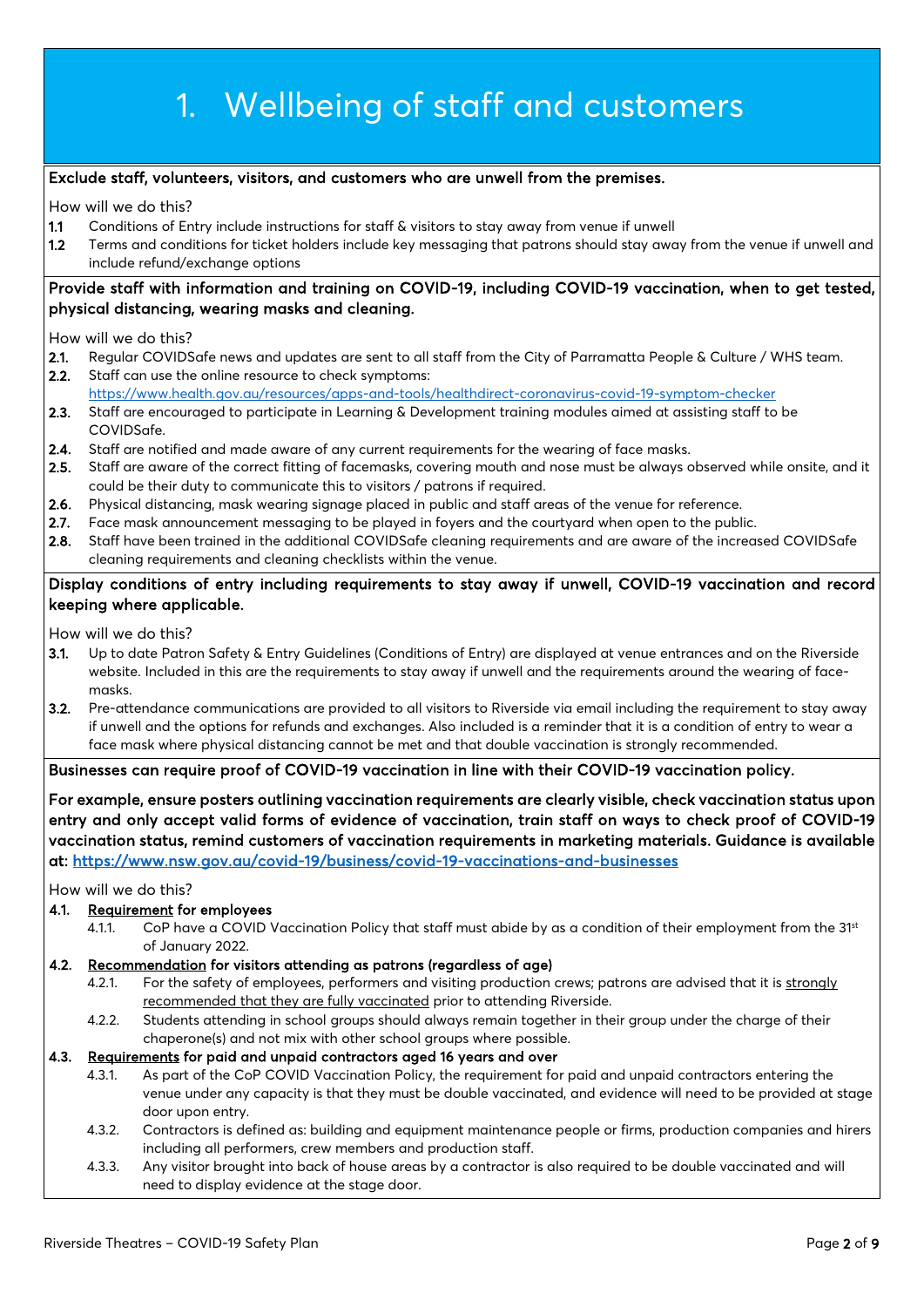|                                                                                                           |             | 1. Wellbeing of staff and customers                                                                                                                                                                                                                                                                                  |  |
|-----------------------------------------------------------------------------------------------------------|-------------|----------------------------------------------------------------------------------------------------------------------------------------------------------------------------------------------------------------------------------------------------------------------------------------------------------------------|--|
|                                                                                                           |             |                                                                                                                                                                                                                                                                                                                      |  |
| 4.4.                                                                                                      | production: | Requirements for young persons under 16 identified as a performer or crew member (contractors) to participate in a                                                                                                                                                                                                   |  |
|                                                                                                           |             | To maximise the safety of our performing companies and patrons visiting and seated in the venues in close proximity, the<br>following requirements will apply until further notice:                                                                                                                                  |  |
|                                                                                                           | 4.4.1.      | Fully Vaccinated young persons under 16 years of age can be permitted to participate in groups of greater than<br>20+ if they are accompanied by fully vaccinated 'performers chaperone' on the basis of a 1:10 ratio. Fully<br>vaccinated performers should come ready to display their vaccination evidence.       |  |
|                                                                                                           | 4.4.2.      | Unvaccinated or medically exempt young persons under 16 years of age will be prevented from being able to<br>participate or congregate in groups larger than 20+ in the Back of House areas of the venue unless they are<br>accompanied by fully vaccinated 'performers chaperone' on the basis of a 1:10 ratio and; |  |
|                                                                                                           |             | 4.4.2.1. Provide evidence that they have received at least one dose of an approved COVID-19 vaccine<br>administered by an authorised provider; or                                                                                                                                                                    |  |
|                                                                                                           |             | 4.4.2.2. The parent/care giver is able to vouch that the performer passes the visitor declaration as outlined in<br>4.6.1 and                                                                                                                                                                                        |  |
|                                                                                                           |             | 4.4.2.3. The performer can pass a non-invasive infrared temperature check as outlined in 4.6.1.                                                                                                                                                                                                                      |  |
| 4.5.<br>Additional requirements for ALL contractors and contractor visitors accessing BACK OF HOUSE areas |             |                                                                                                                                                                                                                                                                                                                      |  |
|                                                                                                           | 4.5.1.      | For the increased safety to all staff, visitors, performers, crew and contractors in our back of house areas an<br>additional visitor declaration and temperature check process will be in place at back of house venue entry points<br>such as stage door and courtyard gate entries.                               |  |
|                                                                                                           |             | 4.5.1.1. As outlined on the health declaration and temperature checking procedure poster, if the performer, crew<br>member, visitor or contractor cannot pass any of these requirements then the producer or hirer will be<br>called to the stage door to be made aware of the circumstance.                         |  |
|                                                                                                           | 4.5.2.      | All visitors requiring access to any back of house areas must ONLY enter the venue via stage door (or<br>courtyard gate if applicable) and be properly signed in. Entering by the front foyer or by any other means will<br>not be admissible.                                                                       |  |
| 4.6.                                                                                                      |             | Vaccination Policy & Procedure, Training, Notification & Signage                                                                                                                                                                                                                                                     |  |
|                                                                                                           | 4.6.1.      | Customers will be notified of the vaccination recommendation at the time of purchasing a ticket; in a reminder<br>email prior to attending the venue for the event; and within the Patron Safety & Entry Guidelines as posted on the<br>website and at venue entrances.                                              |  |
|                                                                                                           | 4.6.2.      | Production companies and hirers will be notified of the vaccination requirements for young performers in the<br>contracting stages.                                                                                                                                                                                  |  |
|                                                                                                           | 4.6.3.      | Posters outlining vaccination recommendations will be clearly visible at the main entrances to the venues for<br>patrons and requirements clearly visible for contractors entering the venue at stage door and courtyard.                                                                                            |  |
|                                                                                                           | 4.6.4.      | Posters on how to check vaccination requirements will be posted at stage door for staff and contractor reference.                                                                                                                                                                                                    |  |
|                                                                                                           | 4.6.5.      | Staff and associates acting on behalf of Riverside will be trained on ways to check proof of COVID-19 vaccination<br>status (or a valid exemption) of employees and visitors and what to do if someone refused to be checked or is not<br>vaccinated.                                                                |  |
|                                                                                                           | 4.6.6.      | Staff and associated acting on behalf of Riverside will be trained in temperature checking procedures using<br>infrared thermometers provided by Riverside Theatres.                                                                                                                                                 |  |
|                                                                                                           | 4.6.7.      | Poster with COVID-19 Visitor Declaration will be prominently on display at stage door and courtyard entries.                                                                                                                                                                                                         |  |

Admission is by the visitor verbally stating they agree to the declaration's terms and conditions. 4.6.7.1. Infrared thermometers are provided for use by Riverside Staff to check all visitors. Additional thermometers are available for approved production crew members to assist in this check-in process.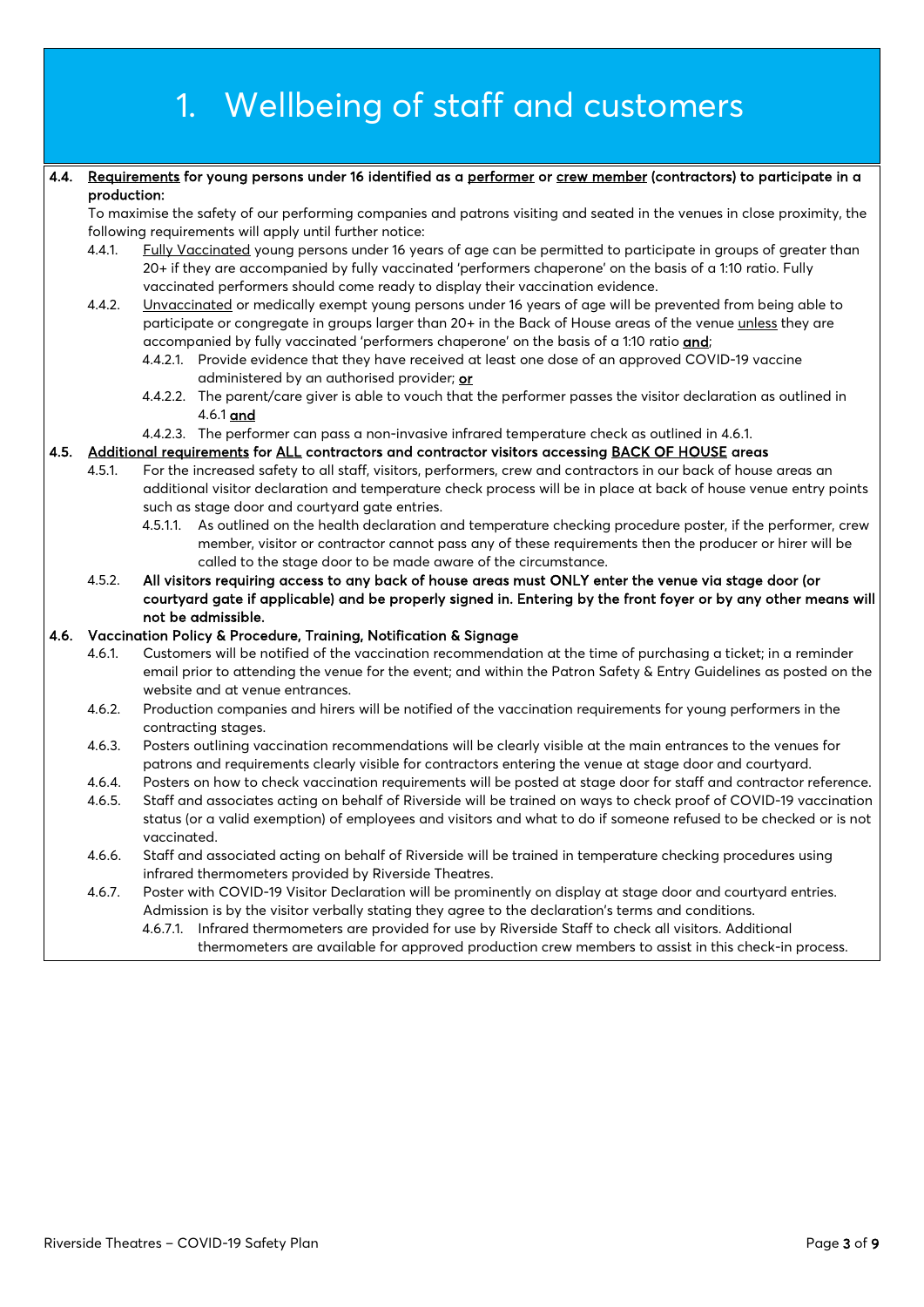# 2. Physical Distancing

### Support 1.5m physical distancing where possible, including:

- At points of mixing or queuing
- Between seated groups
- Between staff

#### How will we do this?

- 5.1. Tension tape queueing systems with 1.5m labelling on the tape, used to assist in queueing and supporting 1.5m physical distancing in entry areas, foyer bar areas and courtyard (when required).
- 5.2. Smaller rooms like bathrooms, offices, storerooms etc have capacity signage guidelines displayed at the entries and within the rooms aligning with 1 per 2 square meter calculations. This provides guidance to patrons and visitors to make judgement calls when entering a space.
- 5.3. Seating plans have been adjusted as reasonably practical to spread audience evenly throughout all available seating positions in all venues. Includes utilising the 3 levels in Riverside when applicable.
- 5.4. Foyer and courtyard tables, chairs, bench seats and couches are positioned to support 1.5m physical distancing. This furniture placement is also monitored regularly to ensure it is reset following use.
- 5.5. Functions and Events must not interfere with Riverside & Lennox pre-show or interval schedule use as Courtyard is required for additional space to promote ventilation and physical distancing.
- 5.6. Office spaces, dressing rooms, storerooms, green rooms etc have up to date capacity signage guidelines on key entrances and/or within the spaces.
- 5.7. Staff, venue hirer and production performers and crew should observe physical distancing where possible in all non-public areas of the venue including offices, corridors, green room, dressing rooms, laundry, storage rooms, meeting rooms etc.
- 5.8. Floor stickers and floor arrows have been placed as a visual aid for patrons to follow paths of travel and as a reminder of physical distancing
- 5.9. Heating to be used in the courtyard to encourage patrons to use the courtyard area in winter months reducing congestion in the foyers where possible.

### Avoid congestion of people in specific areas within the venue where possible, including change rooms and other communal facilities.

How will we do this?

- 6.1. Traffic management plans are designed to assist in the flow of people preshow, interval and post show with considerations around multi-theatre start, interval and finish times to ease congestion on the foyer.
- 6.2. Lollypop signage and AV screen signage is used to promote 1.5m physical distancing in areas of congestion such as front entry, bathroom, changeroom, kitchen and bar queues.
- 6.3. Functions and Events must not interfere with Riverside & Lennox pre-show or interval schedule use as Courtyard is required for additional space to promote ventilation and physical distancing.
- 6.4. All internal doors to theatres must be fully opened to allow maximum movement and spacing of patrons.

### Have strategies in place to manage gatherings that may occur immediately outside the premises and in any designated smoking areas.

How will we do this?

- 7.1. Usage of the AV screens on the front loggia promoting 1.5m physical distancing.
- 7.2. Staff working at the main doors to call supervisor to assist in notifying patrons to physical distance on the loggia if required.
- 7.3. Utilising the closest exit doors to the relevant theatre to assist in exiting crowds on front loggia.
- 7.4. Venue hirers and production companies are only to exit via stage door and must not seek to meet with family and friends at either stage door, in the foyers or on the front loggia.
- 7.5. Venue hirers and production companies wanting to do any official performer meet and greets with the patrons will need to discuss with Riverside Theatres in creating this activity as an official function which will abide by all the relevant COVID safe requirements on capacity, physical distancing, and crowd management.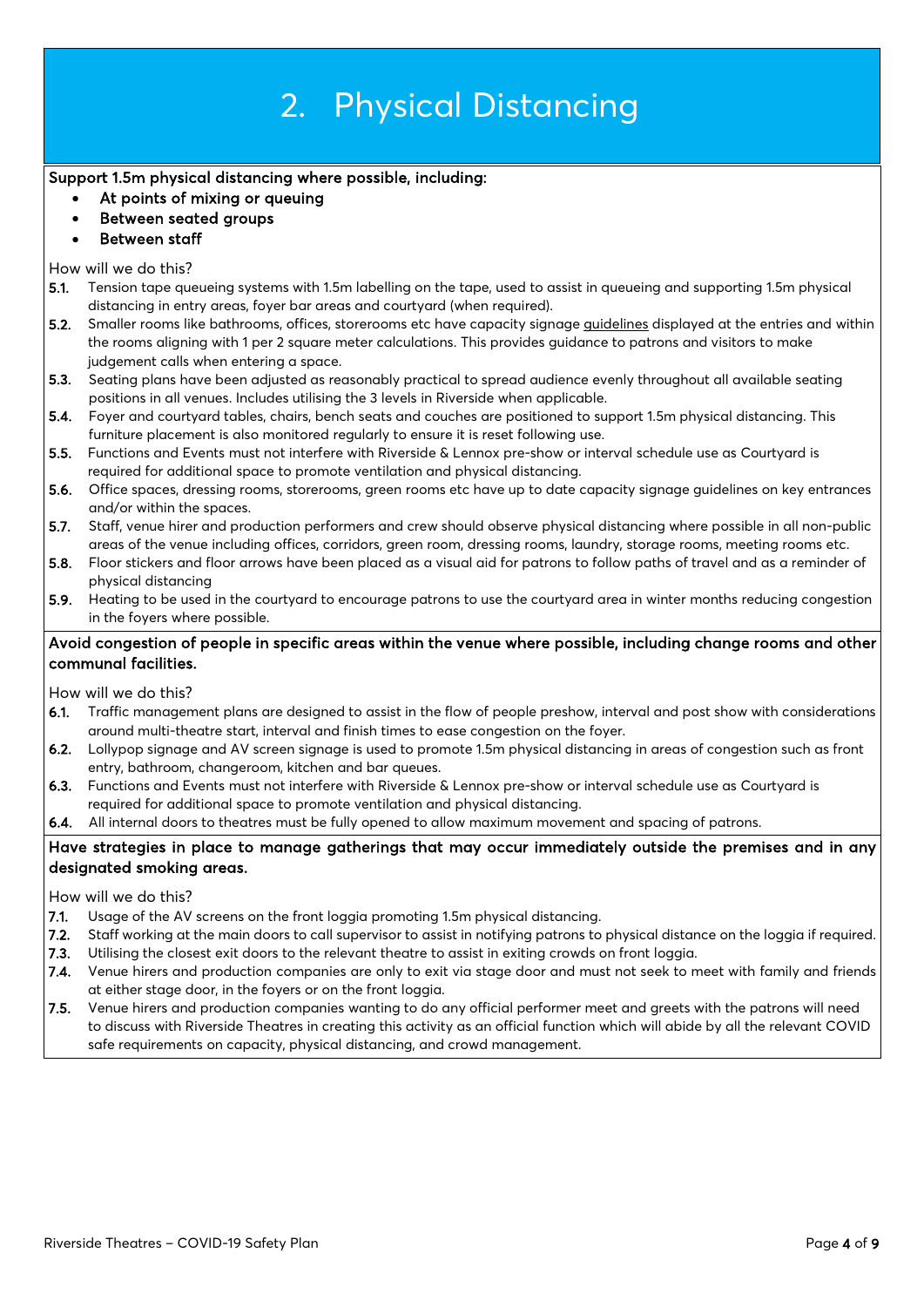# 3. Ventilation

Review the 'COVID-19 guidance on ventilation' available at [https://www.nsw.gov.au/covid-19/getting-back-to](https://www.nsw.gov.au/covid-19/getting-back-to-work-a-covid-safe-way/ventilation-guidance)[work-a-covid-safe-way/ventilation-guidance](https://www.nsw.gov.au/covid-19/getting-back-to-work-a-covid-safe-way/ventilation-guidance) and consider which measures are relevant to your premises before completing this COVID-19 Safety Plan.

How will we do this?

- 8.1. Website has been reviewed and the measures for consideration in this plan are:
	- Encouraging the use of outdoor settings
	- Optimising the ventilation in indoor spaces
	- Reviewing the usage and capacity limits on spaces that cannot have ventilation modified such as back of house areas.

#### Use outdoor settings wherever possible.

How will we do this?

- 9.1. Priority & utilisation of the courtyard for waiting patrons pre-show and interval by ensuring the doors are unlocked and lights are on.
- 9.2. Functions and Events must not interfere with Riverside & Lennox pre-show or interval schedule use as Courtyard is required for additional space to promote ventilation and physical distancing.
- 9.3. Courtyard is the desired space for function activity when practical and will not interfere with Riverside pre-show or interval use.
- 9.4. Staff, performers, crew etc encouraged to use outside of the space for breaks etc.

#### In indoor areas, increase natural ventilation by opening windows and doors where possible.

How will we do this?

- 10.1. Lower dressing rooms have windows that can open. Add signage to windows encouraging performers and crew to open windows for ventilation but also be mindful of privacy and security.
- 10.2. Upper dressing rooms do not have opening windows. Strict considerations of room capacity should be adhered to.
- 10.3. Dressing room doors should be open as much as possible to allow maximum ventilation.
- 10.4. Sub-stage is not to be used as a holding room due to the non-ventilation of that space. As an orchestra room where doors will be open and allowing for cross-ventilation will be allowed.
- 10.5. Office doors to be open as much as possible unless the security of the venue could be compromised during public hours.
- 10.6. Office windows opened if possible during business hours.
- 10.7. Studio doors should be open where applicable without compromising security.
- 10.8. Studio windows (Northmead) should be opened if possible during studio usage.

#### In indoor areas, increase mechanical ventilation where possible by optimising air conditioning or other system settings (such as by maximising the intake of outside air and reducing or avoiding recirculation of air).

How will we do this?

- 11.1. All exhaust fan systems verified and checked they are working and scheduled accordingly to venue use.
- 11.2. Riverside rehearsal studio HVAC system to be checked and modified if required to supply percentage of outside air without compromising its ability to heat or cool.
- 11.3. Riverside, Lennox and Raffertys HVAC systems to be checked and modified if required to supply a percentage of outside air without compromising the ability to heat or cool as well as ability to manage C02 levels and automatic handling changeovers to use favourable outdoor weather temperatures.
- 11.4. Foyer HVAC systems to be adjusted to allow manual setting override for outside air intake and hot air exhaust.
- 11.5. Office HVAC system to be checked and modified if possible, to supply a percentage of outside air without compromising its ability to heat or cool.

#### Ensure mechanical ventilation systems are regularly maintained to optimise performance (for example through regular filter cleaning or filter changes).

How will we do this?

12.1. The venue main HVAC systems are regularly maintained, and filters checked, cleaned, or replaced when required. This is organised as part of the SLA carried by City of Parramatta Operations and carried out by A.G.Coombs.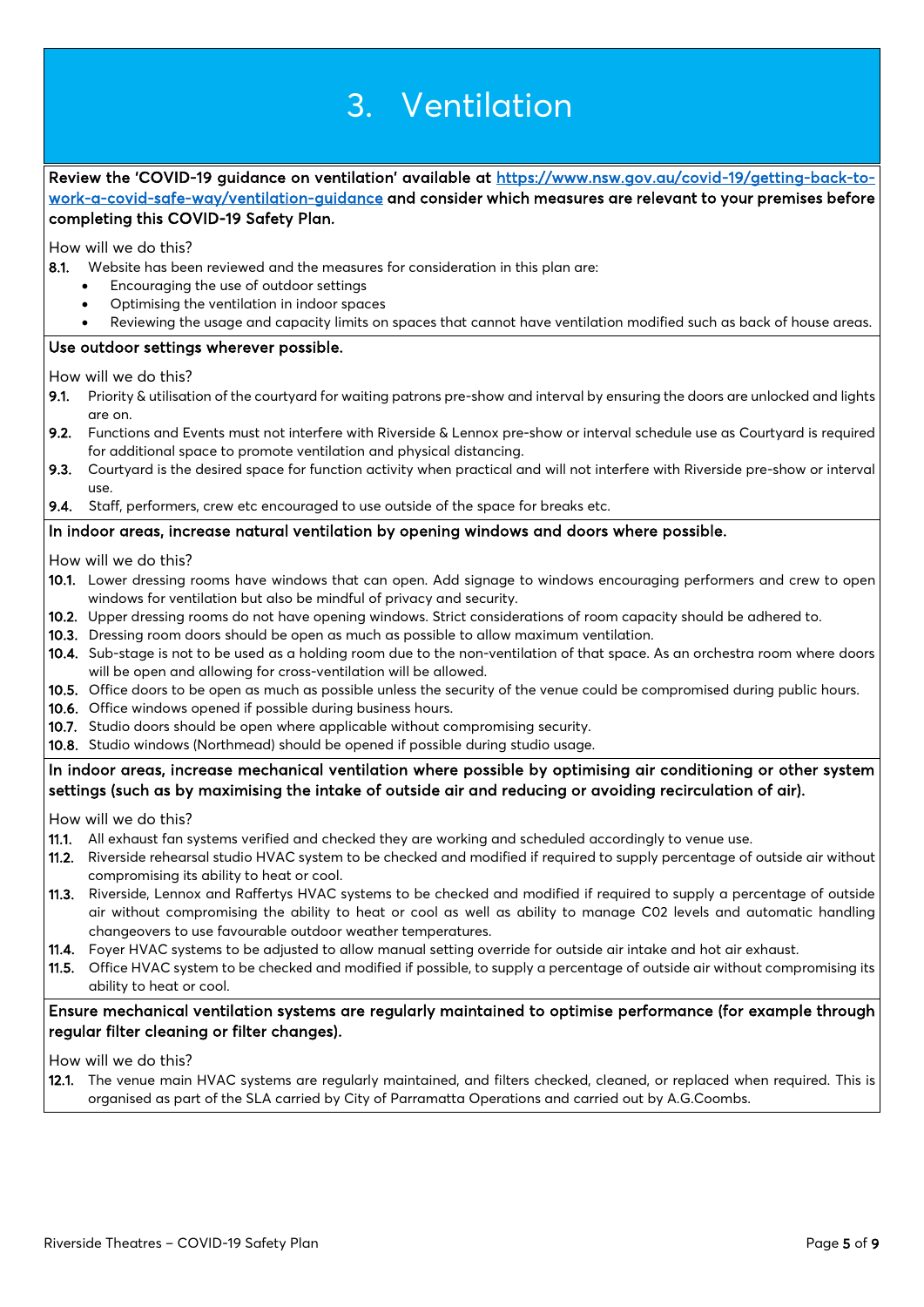## 3. Ventilation

Consider consulting relevant experts such as building owners or facility managers, ventilation engineers and industrial or occupational hygienists to optimise indoor ventilation.

How will we do this?

- 13.1. Venue HVAC contractor has been contacted and discussions had and advice provided by A.G.Coombs in relation to optimising indoor ventilation with the current systems.
- 13.2. A.G.Coombs have provided documentation on "how can HVAC systems be modified to reduce the likelihood of SARS-CoV-2 virus transmission? - [https://www.agcoombs.com.au/news-and-publications/advisory-notes/modifying-hvac-systems-to](https://www.agcoombs.com.au/news-and-publications/advisory-notes/modifying-hvac-systems-to-reduce-sars-cov-2-transmission/)[reduce-sars-cov-2-transmission/](https://www.agcoombs.com.au/news-and-publications/advisory-notes/modifying-hvac-systems-to-reduce-sars-cov-2-transmission/)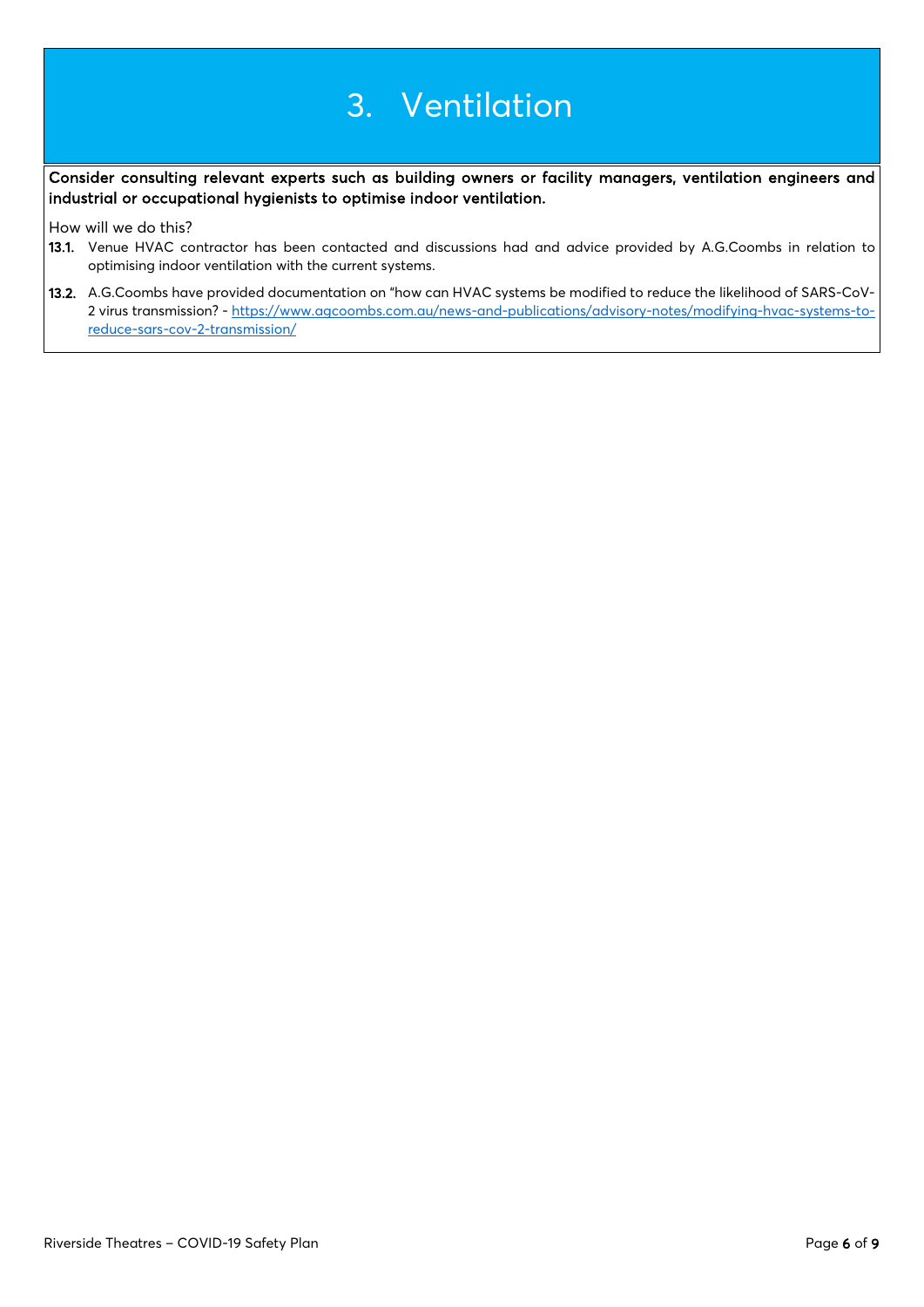|                                                                                                       | 4. Hygiene and Cleaning                                                                                                                                                                                                                                                                                                                                                                                                               |  |  |  |
|-------------------------------------------------------------------------------------------------------|---------------------------------------------------------------------------------------------------------------------------------------------------------------------------------------------------------------------------------------------------------------------------------------------------------------------------------------------------------------------------------------------------------------------------------------|--|--|--|
|                                                                                                       |                                                                                                                                                                                                                                                                                                                                                                                                                                       |  |  |  |
|                                                                                                       | Face masks are encouraged in indoor setting where it is difficult to maintain physical distance from others.                                                                                                                                                                                                                                                                                                                          |  |  |  |
|                                                                                                       | Businesses can require workers and customers to wear face masks in line with their face mask policy.                                                                                                                                                                                                                                                                                                                                  |  |  |  |
|                                                                                                       | Note: Face masks must be worn by workers and attendees at music festivals being held in an indoor area with<br>more than 1,000 attendees, unless exempt.                                                                                                                                                                                                                                                                              |  |  |  |
|                                                                                                       | How will we do this?                                                                                                                                                                                                                                                                                                                                                                                                                  |  |  |  |
|                                                                                                       | 14.1. Required face mask wearing in all auditoriums where 1.5m physical distancing is not possible, is listed as a condition of entry<br>on both the website and at venue entry points. An announcement of this requirement is played prior to all performances.<br>14.2. Strongly recommended face mask wearing in foyers and courtyard, is notified to patrons at venue entry and through regular<br>foyer/courtyard announcements. |  |  |  |
|                                                                                                       | 14.3. Patrons may remove their masks to eat and drink and may be required to remove their masks to confirm their identify such<br>as ID checks at the bar.                                                                                                                                                                                                                                                                            |  |  |  |
|                                                                                                       | 14.4. Staff must wear face masks in all public areas of the venue when the venue is open to the public or when interacting face<br>to face with any visitor / contractor etc.                                                                                                                                                                                                                                                         |  |  |  |
|                                                                                                       | 14.5. Disposable masks are available to visitors and staff at venue entry points along with Face Mask Exemption stickers.<br>14.6. Performers are not required to wear masks on stage                                                                                                                                                                                                                                                 |  |  |  |
|                                                                                                       | Adopt good hand hygiene practices. Have hand sanitiser at key points around the venue.                                                                                                                                                                                                                                                                                                                                                |  |  |  |
|                                                                                                       | How will we do this?                                                                                                                                                                                                                                                                                                                                                                                                                  |  |  |  |
|                                                                                                       | 15.1. Signage of correct method of handwashing located at all handwashing facilities                                                                                                                                                                                                                                                                                                                                                  |  |  |  |
|                                                                                                       | 15.2. Touchless and pump action hand sanitisation stations are installed in key areas across all sites and nearby to bathroom<br>facilities.                                                                                                                                                                                                                                                                                          |  |  |  |
|                                                                                                       | 15.3. Toilet seat sanitiser sprays are located in all front of house bathroom stalls                                                                                                                                                                                                                                                                                                                                                  |  |  |  |
|                                                                                                       | Ensure bathrooms are well stocked with hand soap and paper towels or hand dryers.                                                                                                                                                                                                                                                                                                                                                     |  |  |  |
|                                                                                                       | How will we do this?                                                                                                                                                                                                                                                                                                                                                                                                                  |  |  |  |
|                                                                                                       | 16.1. Pre-interval and post-performance OR daily for non-performance days; stock check and cleaning of front of house and<br>administration bathrooms.                                                                                                                                                                                                                                                                                |  |  |  |
|                                                                                                       | 16.2. Post-performance / event stock check and cleaning of back of house bathrooms providing production company / venue<br>hirer grant Riverside access.                                                                                                                                                                                                                                                                              |  |  |  |
|                                                                                                       | 16.3. Storage areas well stocked to ensure there is no shortage of supplies.<br>16.4. Regular check of hand dryers for correct function and working condition.                                                                                                                                                                                                                                                                        |  |  |  |
| Clean frequently used indoor hard surface areas (including children's play areas) at least daily with |                                                                                                                                                                                                                                                                                                                                                                                                                                       |  |  |  |
| detergent/disinfectant. Clean frequently touched areas and surfaces several times per day.            |                                                                                                                                                                                                                                                                                                                                                                                                                                       |  |  |  |
|                                                                                                       | How will we do this?                                                                                                                                                                                                                                                                                                                                                                                                                  |  |  |  |
|                                                                                                       | 17.1. Cleaning Standard Operation Procedure upgraded to include COVIDSafe cleaning which includes increased frequency<br>17.2. Checklists for the daily cleaning of bathrooms, offices and meeting rooms installed, maintained and audited.                                                                                                                                                                                           |  |  |  |
|                                                                                                       | 17.2 Example of close increased during the bours public are operate                                                                                                                                                                                                                                                                                                                                                                   |  |  |  |

- **17.3.** Frequency of cleaning increased during the hours public are onsite.
- 17.4. Disinfectant wipes available for staff to wipe down shared equipment.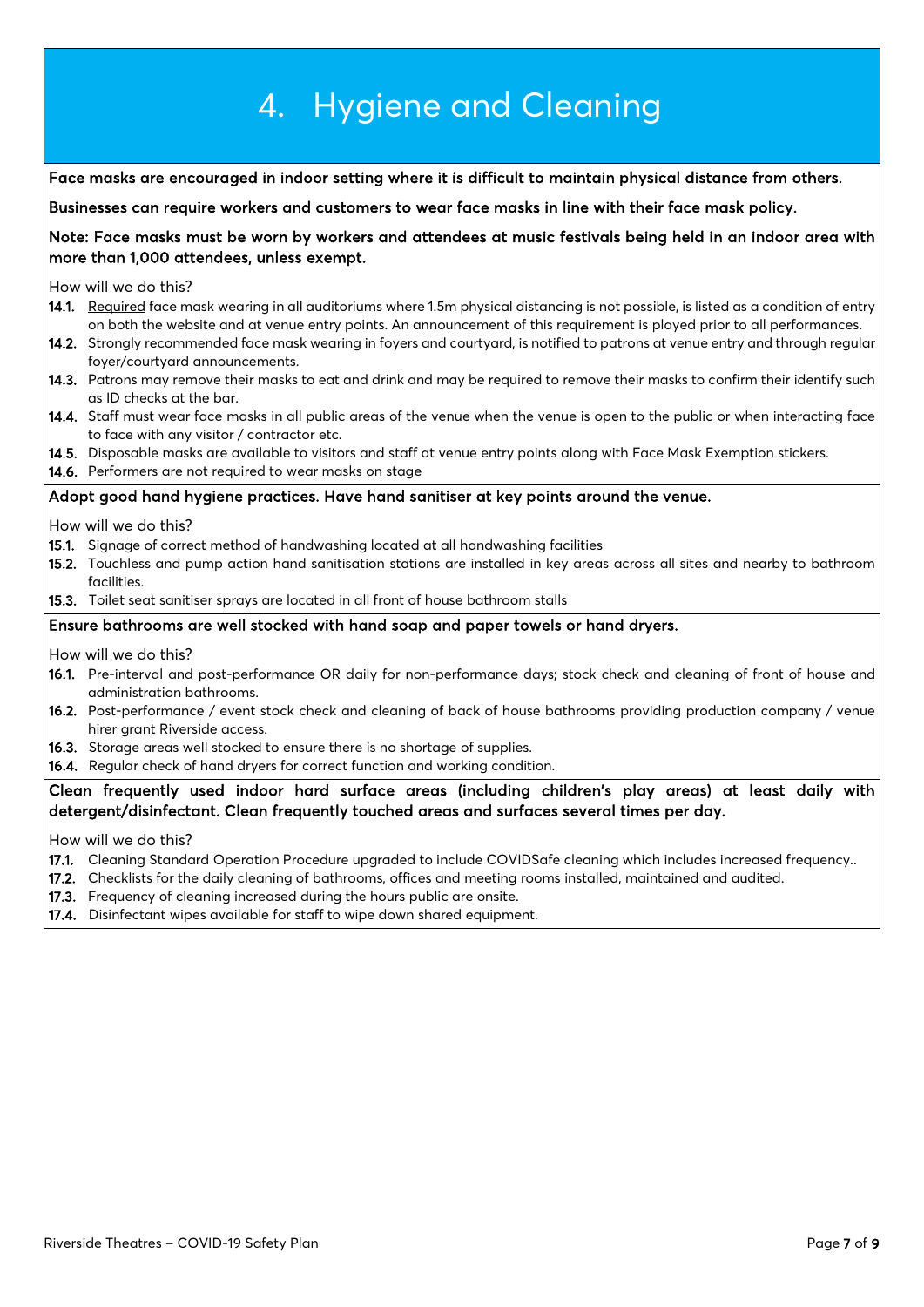# 4. Record Keeping

Consider having a record keeping method in place to support contact tracing if a person with COVID-19 visits the premises.

Note: Music festivals with more than 1,000 attendees must take reasonable steps to ensure that workers and customers check-in using the NSW Government QR code system when they enter the premises.

How will we do this?

- 18.1. It is optional for staff and visitors to sign in using the Services NSW app.
- 18.2. Service NSW QR Codes are available at the main entrances and stage door for those wanting to sign in using their own device.
- 18.3. The concierge tablets are available for use at the main entry and stage door for those wanting to sign in via this method.

### Review the 'guidance for business with a worker who tests positive for COVID-19 available at <https://www.nsw.gov.au/covid-19/business/linked-with-positive-worker-case>and have protocols in place in the event that a worker who tests positive for COVID-19 has been in the workplace.

#### How will we do this?

City of Parramatta Council have devised a COVID-19 Guidance Notes document which includes procedures for the event a worker tests positive in the workplace. This full document is included as an attachment in the full COVID Safety Plan for Riverside. Included in this guidance document are procedures for:

- COVID-19 Positive Case (not work related)
- Suspected Workplace Exposure
- Community Exposure
- Ready Reckoner for Managing COVID at City of Parramatta
- CoP Workplace Exposure Risk Assessment Methodology

#### Suspected Workplace Exposure procedure includes actions for line managers to:

- 19.1. Check on the welfare of the worker and offer support
- 19.2. Agree to a regular check-in during their isolation period.
- 19.3. Identify the day the worker undertook a test and the day when they first had symptoms.
- 19.4. If the worker has tested positive using a RAT, remind them about registering the positive result with NSW Health via the Service NSW App, or the Service NSW Website, or call 13 77 88.
- 19.5. Make sure they have the relevant information for self-isolation and managing the symptoms of COVID.
- 19.6. Inform the Executive Director of the directorate via your group manager.
- 19.7. Inform the WHS team who will raise a 'Sensitive' Vault entry.
- 19.8. Identify the days when the worker may have been infectious in the workplace (2 days prior to onset of symptoms or 2 days prior to test) and the locations where they worked.
- 19.9. Undertake cleaning per the NSW Health guidance. All areas used by any suspected or confirmed case of COVID-19 should be cleaned and disinfected. For hard surfaces, either detergent and water for cleaning followed by disinfectant solution (2-step clean), or use a combined detergent and disinfectant solution (2-in-1 clean). Specialist deep cleaning is not required.
- 19.10. Identify the workers who may have been in contact or worked with the COVID positive worker.
- 19.11. Assess the exposure risk for those workers (consult with your WHS Business Partner on the assessment).
- 19.12. Inform the workers who may have been exposed, their exposure risk and any actions that they may need to take. There is no need to identify the positive worker to others and you should take appropriate steps to respect their privacy.
	- For a Low risk exposure Monitor for symptoms and if symptoms occur take a take a RAT or PCR and isolate until a negative result is received.
	- For a Moderate risk exposure Follow NSW Health guidelines for Moderate risk contact. Take a RAT or PCR as soon as practicable and take another test on Day 6 following exposure and continue monitoring for symptoms. Do not attend work until a negative test is received.
	- For a High risk exposure Follow NSW Health guidelines for High risk contact and advise self-isolation for 7 days. Take RAT or PCR as soon as practicable and a second test on Day 6 after exposure. Do not attend work for 7 days.
- 19.13. If workers are required to not attend work for isolation or testing purposes they should apply for Special Leave unless they can undertake their duties from home (work from home). Consult with your P&C Business Partner in relation to Special Leave.
- 19.14. When the worker who tested positive has completed their isolation period, check that they are symptom free prior to returning to the workplace. NSW Health should send them a text with a Medical Clearance after 7 days and there is no requirement for additional testing.
- 19.15. The worker who was positive for COVID should apply for Sick Leave during their isolation period.